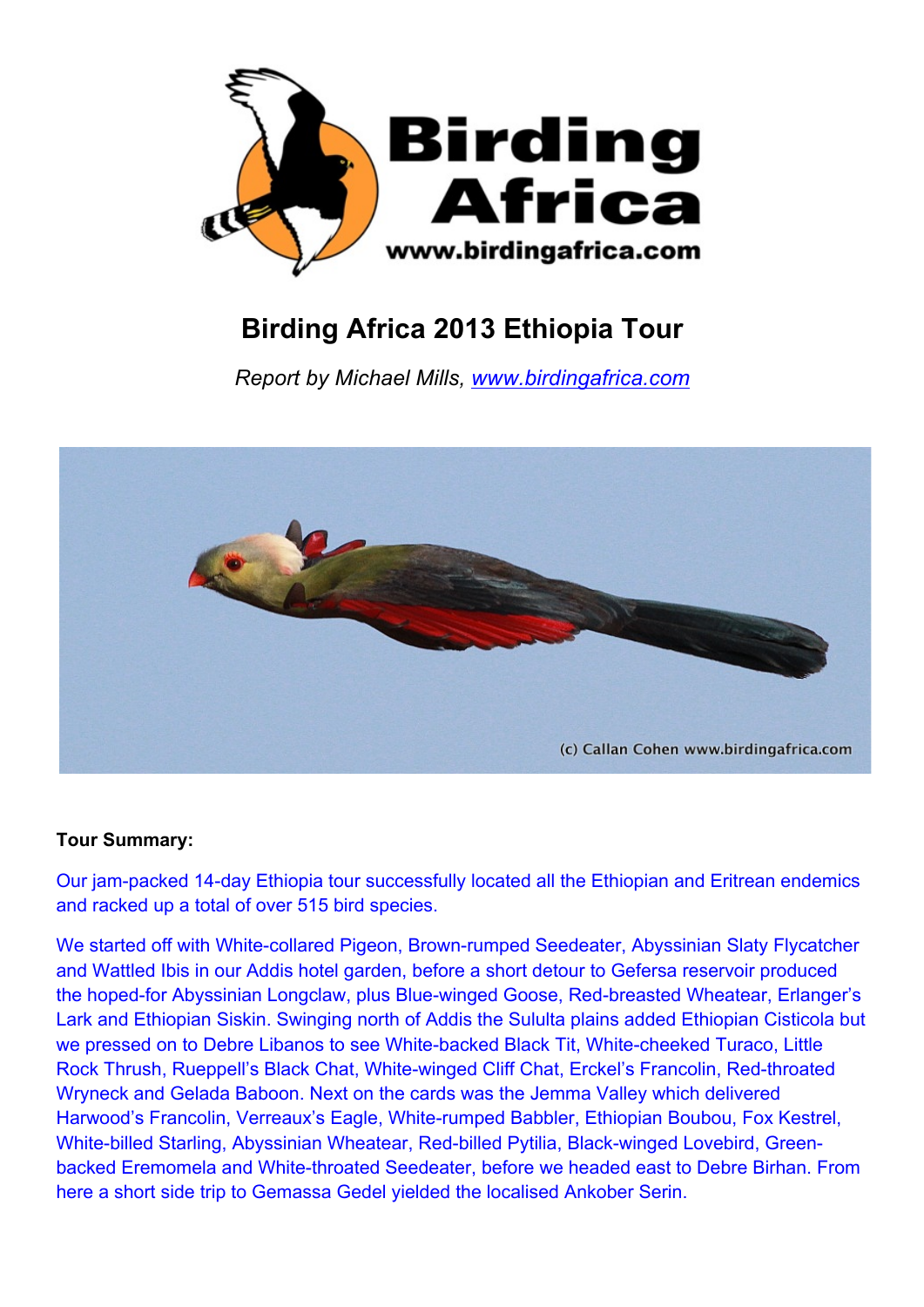Descending into the lowlands for the first time, new birds came thick and fast. We paused for Boran Cisticola, Half-collared Kingfisher and Yellow-throated Seedeater at Melka Ghebdu before bouncing our way to the Beseka lava fields where Sombre Rock Chat surrendered quickly. The Awash area added a wide range of grassland and thornbush species, including Arabian Bustard, Hartlaub's Bustard, Abdim's Stork, Striolated Bunting, Grey-headed Batis, Gillet's Lark, Lichtenstein's Sandgrouse, Dusky Nightjar, perched Barbary Falcon, Somali Ostrich, Straw-tailed Whydah and Red-winged Lark.

We then continued south through the rift valley to Wondo Genet, with a lunch stop at Lake Ziway including African Pygmy Goose and Lesser Jacana (and probably some spaghetti with tomato sauce). At Wondo Genet we enjoyed prolonged views of Scaly Francolin, Abyssinian Woodpecker, Thick-billed Raven, Banded Barbet, Narina Trogon, Ethiopian Oriole, Abyssinian Ground Thrush and Yellow-fronted Parrot, before wending our way into the Bale Mountains, where Spot-breasted Lapwing and Abyssinian (Long-eared) Owl welcomed us.

In the Bale Mountains Ethiopian Wolf stole the show, with more than 20 animals seen, but Abyssinian Catbird, Ayres's Hawk Eagle, Crowned Eagle, Saker Falcon, Moorland Francolin, Rouget's Rail and Chestnut-naped Francolin kept us admiring birds too. Returning back to the lowlands, we stopped for Prince Ruspoli's Turaco and Abyssinian Ground Hornbill en route to Negelle, where Sidamo Lark, Donaldson-Smith's Nightjar, Three-banded Courser, Goldenbreasted Starling, Somali Short-toed Lark and Salvadori's Seedeater showed well. Continuing on to Yavello via the Dawa River and Soda plains, we enjoyed a day full of good birds, with Whitewinged Dove, Black-bellied Sunbird, breeding plumage Juba Weaver, Yellow-vented Eremomela, Pringle's Puffback, Red-naped Bushshrike, Northern Grosbeak-Canary, Somali Courser, Whitetailed Swallow and Stresemann's Bushcrow among the most memorable ones. Finally we turned back north, returning to Addis via Lake Awassa with White-backed Duck, Lake Langano with Greyish Eagle Owl, and Gibe Gorge with Egyptian Plover, Foxy Cisticola, Clapperton's Francolin, Abyssinian Waxbill and Black-faced Firefinch.

## **The details: day by day report:**

With everyone arriving well in time for the start of the tour we had the luxury of a few hours of gentle. introductory birding around the Ghion Hotel grounds. Here **Brown-rumped Seedeater** fed alongside **Streaky Seedeater** and **African Citril**, **Tacazze Sunbird** and **Montane White-eye** fed on the numerous flowering plants, **Dusky Turtle Dove** and **Baglafecht Weaver** were conspicuous, **Abyssinian Thrush** hopped on the lawn, **Abyssinian Slaty Flycatcher** sat quietly in the mid-storey, **White-collared Pigeon** drank by the river, **Brown Parisoma** crept around the canopy of a flat-topped *Acacia* tree, **African Harrier-Hawk** and **Wahlberg's Eagle** joined the vultures and kites overhead, **Wattled Ibis** fed on the lawns, **Rueppell's Robin-Chat** hugged the thickets and a pair of hunting **Black Sparrowhawk** passed by quickly.

We then struck out on our big loop through southern Ethiopia, with a first stop for the sometimes-tricky **Abyssinian Longclaw**, which showed very well in the end. We also notched up our first **Blue-winged Goose**, **Red-breasted Wheatear**, **Red-throated Pipit**, **Thekla Lark**, **Ethiopian Siskin**, **Erlanger's Lark** and **Black-winged Lapwing**. Stopping en route at the Solulta Plains failed to turn up Spot-breasted Lapwing, although **Ethiopian Cisticola** and more **Abyssinian Longclaw** were of interest before we enjoyed a sit-down lunch nearby. A few more stops along the way turned up **Lappet-faced Vulture** feeding at the roadside and **Common Crane** in the agricultural fields. Arriving at Debre Libanos we turned our attention first to the forests around the monastery, where **Little Rock Thrush**, **White-backed Black Tit**, **Brown Woodland Warbler**, **White-cheeked Turaco**, a pair of **Ayres's Hawk Eagle** and **Banded Barbet** obliged for most of the group. Along the road to our accommodation we stopped to admire a troop of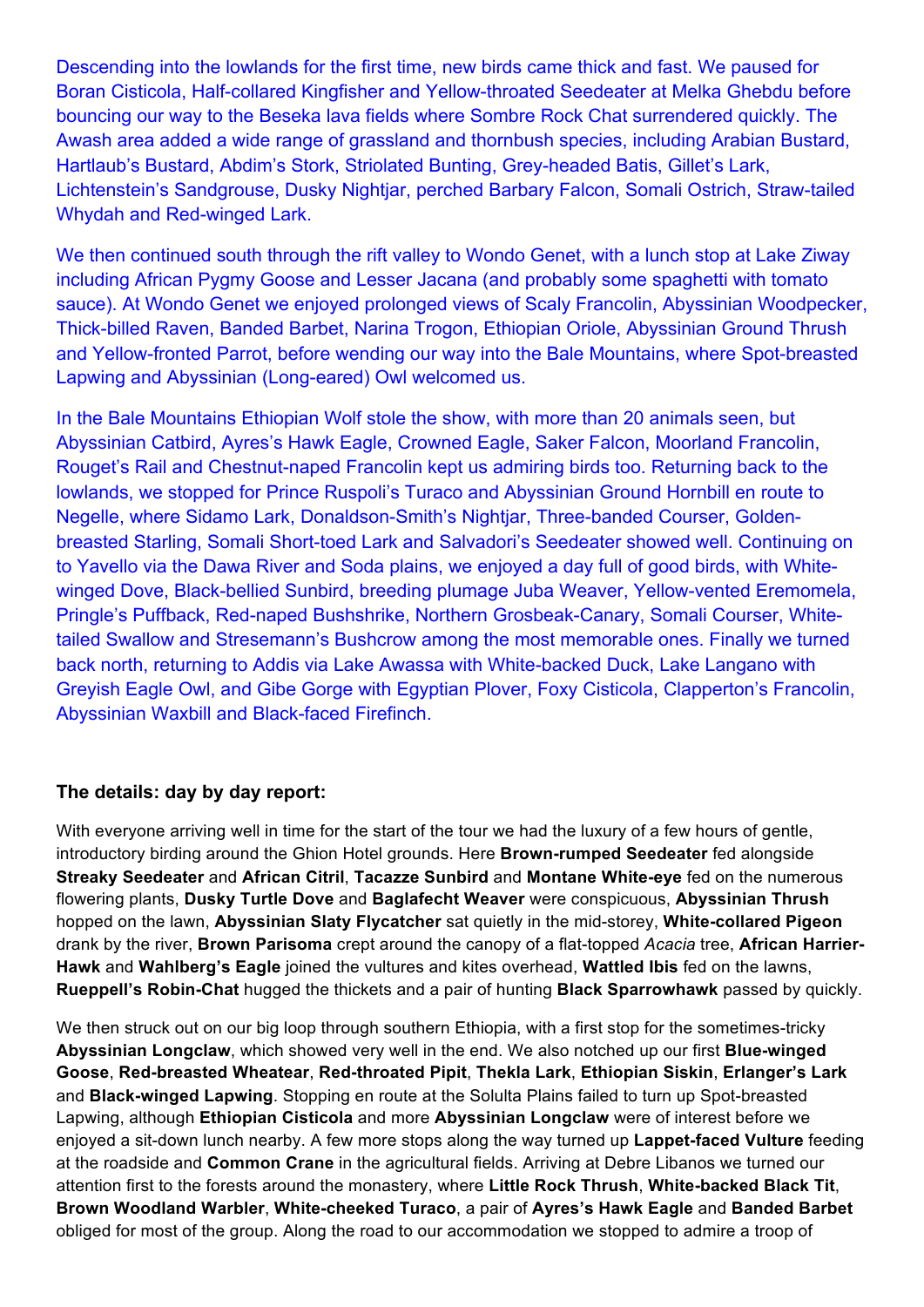Gelada Baboon and dumpy **Rueppell's Black Chat**, before spending the last part of the afternoon down at the Portuguese Bridge, where we saw **Erckel's Francolin** very well, **White-winged Cliff Chat** fed alongside **Mocking Cliff Chat** and other noteworthy species included **Blue Rock Thrush** and **Redthroated Wryneck**.

Early the next morning we departed for the Jemma Valley, arriving just as the sun was peeking over the horizon. More **Erckel's Francolin** were quickly found from our vantage point and after a few minutes a couple of **Harwood's Francolin** were spotted and the scopes trained on them for some good looks. Continuing down into the valley we paused for roadside views of **White-billed Starling, White-rumped Babler, Hemprich's Hornbill, Abyssinian Wheatear, Speckle-fronted Weaver** and **Verreaux's Eagle**. Then a short stroll along a small river was very productive and turned up some excellent sightings of our main target, **Red-billed Pytilia**, along with **Crimson-rumped Waxbill**, **Ethiopian Boubou**, **Blue-breasted Bee-eater**, **African Silverbill** and **Green-backed Eremomela**. A little further along the road we spent some time around a spring where **White-throated Seedeater** gave excellent views although failed to impress too much with its drab plumage and **Abyssinian White-eye**, **Black-winged Lovebird** and **Blackbilled Barbet** were watched feeding in a large fig tree. All too soon time had come to depart for Debre Birhan and as we wound our way back out of the valley we stopped for some close-up views of a pair of **Fox Kestrel** perched at the roadside. Several hours later we bounced back on to the tar road at Debre Birhan where a detour and traffic jam as a result of road works frustrated and delayed our arrived at the serin spot, shrouded in dense mist. Soon we could hear Ankober Serin calling somewhere nearby but the mist remained making viewing conditions very trying, so when I was called back to the car I was pleased to find everyone enjoying great views of a pair of **Ankober Serin** feeding just a few metres away! With Ankober Serin on our lists and a new woollen hat on my head, we headed back to Debre Birhan for the night.

A slightly later start the next morning saw us heading down another gravel road, this time past Ankober and on to Melka Ghebdu, with **Bare-faced Go-away-bird** along the way. Bird activity was high when we arrived and we quickly located **Boran Cisticola** next to the road, although Yellow-throated Seedeater played hard to get and we failed to find the birds we could hear. Down at the river itself **Yellow-breasted Barbet**, breeding plumage **Rueppell's Weaver**, non-breeding **Chestnut Weaver**, **Eastern Plantain-eater, Black Scrub Robin, Half-collared Kingfisher**, **African Pygmy Kingfisher** and **Yellow-throated Seedeater** (at last!) obliged. From Melka Ghebdu we made our way cross country to Awash, passing in our sturdy fourby-fours through some great landscapes and seeing along the way **Shining Sunbird**, our first **Whiteheaded Buffalo Weaver**, **Chestnut-crowned Sparrow-Weaver**, **Gillet's Lark**, **Spotted Thick-knee**, **Egyptian Vulture**, **Abyssinian Roller**, **Black-crowned Sparrow-Lark**, **Abdim's Stork**, **African Collared Dove**, **Black-billed Woodhoopoe**, **Northern Carmine Bee-eater, Eastern Violet-backed Sunbird, Northern Crombec, Eastern Grey Woodpecker, Pygmy Falcon** (the only one of the trip) and **Buffcrested Bustard**.

Our time in the Awash area was split between the national park, the Bilen/Ali Dege area and the Beseka lava flow. Two short visits to the lava flow produced excellent sightings of **Blackstart**, **Sombre Rock Chat** and **Striolated Bunting**, with **Bristle-crowned Starling** and **Western Reef Heron** thrown in for good measure. The Bilen area produced many thornveld birds, including **Lichtenstein's Sandgrouse**, perched **Barbary Falcon**, **Red-fronted Warbler**, **Somali Bunting**, **Chestnut-headed Sparrow-Lark**, **Nile Valley Sunbird**, **Mouse-coloured Penduline Tit**, **Grey-headed Batis** and **Martial Eagle**, whereas the Ali Dege plains turned up four **Arabian Bustard** after a prolonged search, several **Somali Ostrich**, **Black-headed Lapwing** and surprise flock of **White-crowned Starling**. In the national park itself we enjoyed great views of **White-bellied Bustard**, a displaying **Kori Bustard**, a very cunning **Hartlaub's Bustard**, **Great Spotted Cuckoo**, **Somali Fiscal**, a day roosting **African Scops Owl**, **Ashy Cisticola**, **Grey Wren-Warbler**, **Redwinged Lark**, a male **Harlequin Quail, Black Stork, Goliath Heron**, some smart **Scissor-tailed Kites** circling overhead and later perched, a breeding plumage **Straw-tailed Whydah**, **Singing Bush Lark**, **Purple Granadier**, **Black-faced Waxbill** inspecting a disused weaver's nest, a pair of **Rosy-patched Bushshrike** that gave a spectacular display, a male **Menetries's Warbler** and **Yellow-necked Spurfowl**.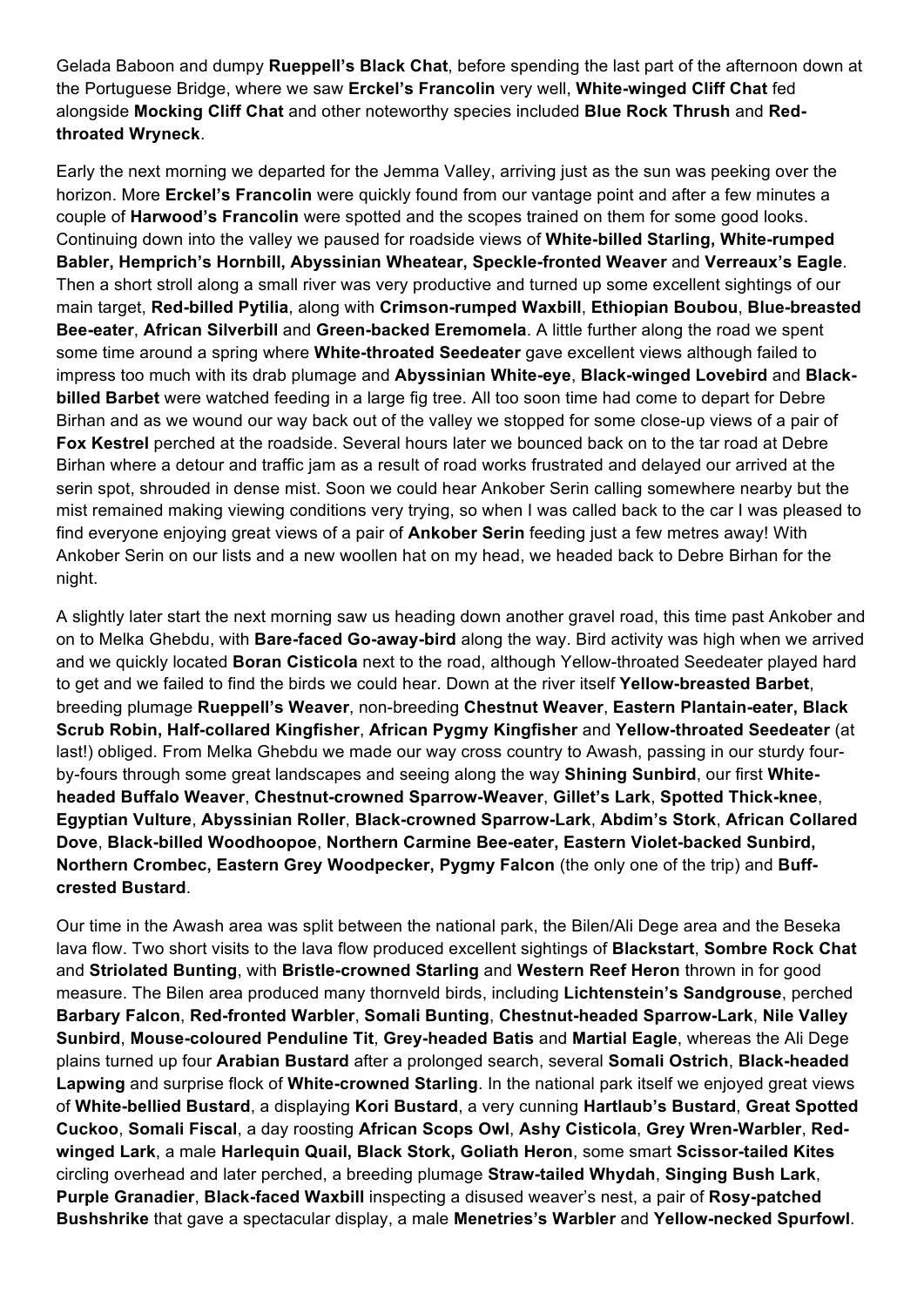After dark a short night drive turned up a pair of **Dusky Nightjar** on the road and a single **Slender-tailed Nightjar**. Mammals were also well represented and included Gerenuk, Salt's Dikdik, Soemmering's Gazelle and Lesser Kudu.

From Awash we continued our journey south through the rift valley, stopping off at Lake Ziway for lunch. While waiting for our meal to be prepared we slipped down to the nearby lakeshore where impressive number of ducks, waders and other waterbirds were in attendance. Highlights here were a couple of **Lesser Jacana**, **Little Ringed Plover**, a pair of **African Pygmy Goose** and **Hottentot Teal**, but we were soon back at the table enjoying our meal and then driving on to Wondo Genet.

Our short stay at Wondo Genet produced all the most important birds we hoped to see, the two main ones being a smart female **Abyssinian Woodpecker** which allowed us to study her through the scope as long as we wished and several pairs of obliging **Yellow-fronted Parrot** which seemed to get closer and closer. A good list of other forest species also clung to the last remaining forest patches (if they can even be called that), and we enjoyed some good looks at **Lemon Dove, Black Sawwing, Tambourine Dove**, **Abyssinian Ground Thrush**, **Scaly Francolin**, **African Firefinch**, **Spotted Creeper**, **Double-toothed Barbet**, **Ethiopian Oriole**, **Grey Cuckooshrike**, **Sharpe's Starling**, **Yellow-fronted Tinkerbird**, **Green-backed Honeybird, Silvery-cheeked Hornbill**, **Banded Barbet**, **Narina Trogon**, a roosting **Verreaux's Eagle-Owl** and our first **Thick-billed Raven**.

From Wondo Genet we climbed back into the highlands, this time visiting the Bale Mountains in the southeastern highlands. A lunch stop near a stream produced good numbers of **African Quailfinch** but we pressed on to the known stake-out for Cape Eagle-Owl. Carefully scanning the cliffs failed to turn up anything, but the local villagers said they knew where it was and lead us off to a nearby area of trees along the low cliffs. There it was, sitting in a tree! But unfortunately it was not the desired owl, but instead **Abyssinian (Long-eared) Owl** – in fact three of them – which we knew had already been located by our guide at Dinsho. Anyhow, there seemed to be no other owls around so we continued. A flock of 12 **Spotbreasted Lapwing** showed well in the lovely afternoon light, the only ones of the trip. A short distance further **Rouget's Rail** showed well. At Dinsho we were quickly shown a roosting **African Wood Owl**, but declined the half-hour slog to see another Abyssinian (Long-eared) Owl, enjoying instead relaxed views Mountain Nyala and Melenick's Bushbuck around the park headquarters. Abyssinian Catbird called nearby, but couldn't be coaxed into view so we called it a day and headed for Goba.

The rest of our time in the Bale Mountains was focussed on the Sanetti Plateau and Harenna Forest, although we hatched a plan for one of our drivers to return to the Cape Eagle-Owl spot and call us if it was there. Apparently it was! So this called for a return visit. As we were led to the same area as the previous day my heart began to sink, but we were brought below a different tree where a seemingly larger owl was roosting. Unfortunately it was difficult to get good views, fuelling a debate as to its identity, but in the end sanity prevailed and we confirmed that we'd been led back to see another **Abyssinian (Long-eared) Owl**! To add insult to injury a pair of **Bearded Vulture** passed low over our heads while our eyes were fixed on the owl, and we only managed to see them once they'd flown a long way off.

Anyhow, the Bale Mountains produced many other memorable highlights (the non-owl not being one of them). Driving up to the Sanetti Plateau, numerous **Chestnut-naped Francolin** and **Rouget's Rail** scurried from the roadside. And we paused to find **Brown (Bale) Parisoma**. Our drives across the Sanetti Plateau turned up more than 20 Ethiopian Wolves (this figure probably including some double-counting) which we spent some time admiring. One of the lakes held a pair of **Ruddy Shelduck** and nearby we spotted a pair of **Moorland Francolin** near the road, well outnumbered by the hundreds of **Moorland Chat**. A single **Red-billed Chough** was seen plus a pair of **Golden Eagle** and we had great looks at a hunting **Saker Falcon**. Dropping down the other side of the plateau into Harenna Forest was very productive with roadside **Yellow-bellied Waxbill, Yellow-crowned Canary, Cinnamon Bracken Warbler, African Olive Pigeon** and, best of all, **Abyssinian Catbird**. Overhead we spotted a displaying **Mountain Buzzard** and soaring **Crowned Eagle**. Both **Red-chested Cuckoo** and **African Emerald Cuckoo** were scoped. **Abyssinian Crimsonwing** skulked in the undergrowth, but did emerge to give some good perched views.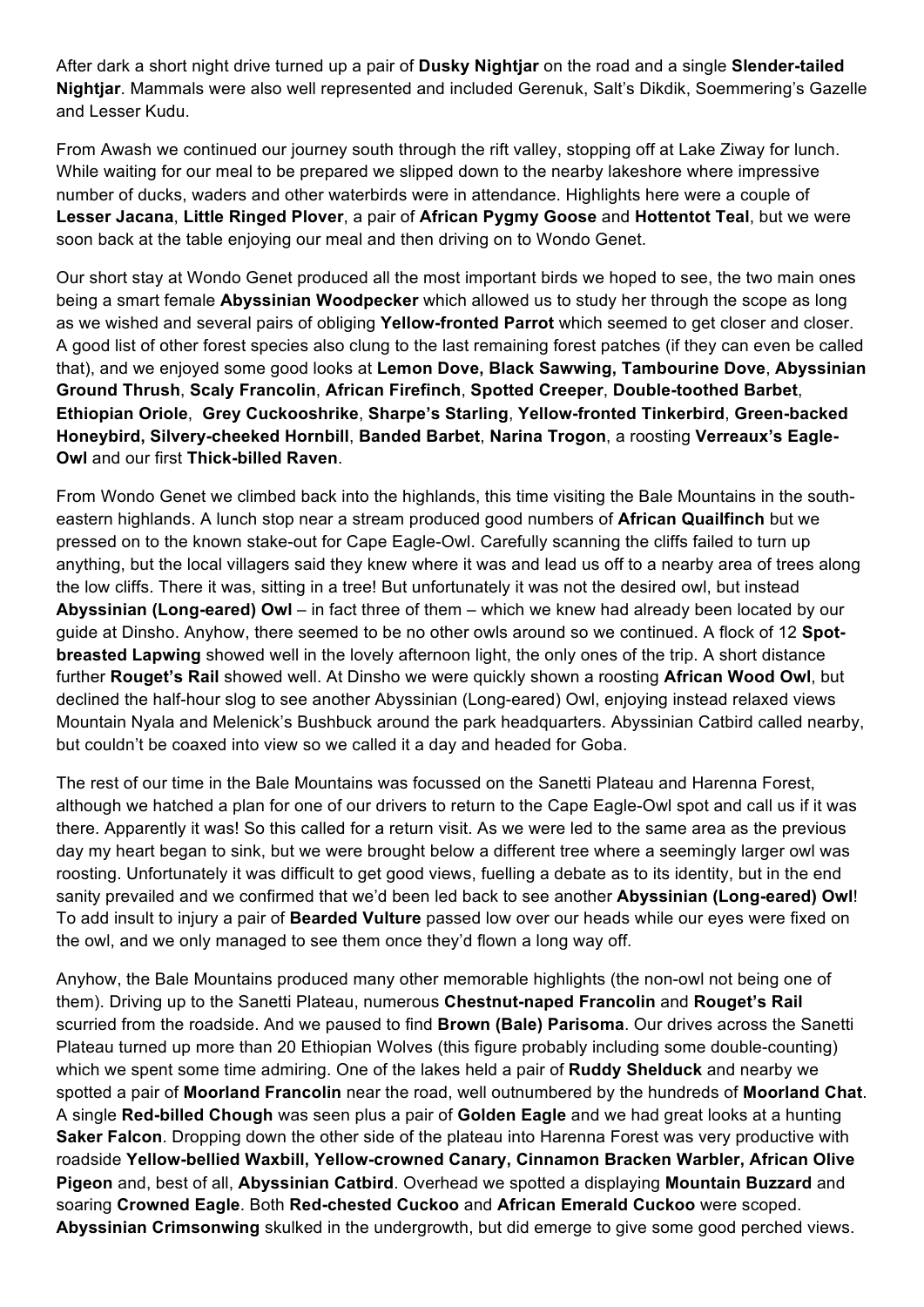An **African Hill Babbler** was coaxed from a thicket. And some sizeable flocks of **Slender-billed Starling** were feeding in fruiting trees.

From Harenna we continued to the southern lowlands at Negelle. Numerous short roadside stops kept adding to our list with **Red-and-yellow Barbet** perched atop a tall termite mound, five **Abyssinian Ground Hornbill** striding through the savanna**, Masked Shrike, Northern Brownbul**, **Eastern Chanting Goshawk**, **Red-faced Crombec, Abyssinian White-eye, Shelley's Starling, Spotted Palm Thrush** and **Red-headed Weaver** all featuring at one time or another. However, all these species paled in comparison with the fantastic pair of **Ruspoli's Turaco** that put on a great show for us, first sitting up nicely for the scopes and then flying back and forth across the road.

At sunrise the next morning we found ourselves out on the open Liben plains, the song of **Somali Shorttoed Lark** filling the air. After a quick bush breakfast we fanned out to walk across the plains. Just as we were getting onto our first Somali Short-toed Lark calls rang out for **Sidamo Lark**. We slowly worked our way closer, until we enjoyed clear views of one of Africa's rarest birds, taking turns to admire its finelymarked plumage in the scope. After a few minutes it flew a hundred yards, so we decided to leave it in peace and turn our attention to other birds. The air was filled with hovering kestrels, mostly **Common Kestrel** but including a few **Lesser Kestrel** among them. **Somali Crow** was conspicuous too although finding some of the smaller species such as **Ethiopian Swallow, Pectoral-patch Cisticola, Shelley's Sparrow** and **Somali Short-toed Lark** required more focus. On our way to a nearby site we spotted several **Temminck's Courser** near the road and at our destination were quickly rewarded with a pair of singing **Salvadori's Seedeater** that allowed close approach. Also present here were **Red-headed Weaver, Somali Tit** and a variety of other bush birds. With our main targets now bagged we returned to town for lunch and siesta, and only headed out in the late afternoon for some relaxed bush birding. Here the highlights included several **Bare-eyed Thrush**, a **Foxy Lark** and several fantastic **Golden-breasted Starling**. However, the main rewards were after dark, as we enjoyed close-up views of both **Three-banded Courser** and a perched **Donaldson Smith's Nightjar**.

Time had come for the "biggest" day of the trip, the long and very birdy drive to Yavello via the Dawa River. We made an early start and were soon rewarded along the way with **Montane Nightjar** in full song, perched on top of a tree. Shortly after sunrise we arrived at our first destination, with **White-winged Collared Dove** calling as the car stopped. Soon we had the bird firmly in our sights and after enjoying some good looks returned to the car for a quick breakfast. After breakfast we tracked a nice pair of **Greyheaded Bushshrike**, **Pygmy Batis**, **Hunter's Sunbird** and the localised **Black-bellied Sunbird** (a full plumage male and female) before heading on to the Dawa River before it got too hot. Here we were immediately greeted by **Pale Prinia** and **Yellow-vented Eremomela** in the arid bush, but we soon turned our attention to the riverside vegetation where we hoped to find a certain weaver. It was already getting quite warm and activity was beginning to die down, and just as our hopes were beginning to fade I heard a weaver churring away in a thicket. It was a **Juba Weaver** and a male in full breeding plumage! I radioed through to the group and a few anxious minutes passed while I waited for everyone to join me, especially since the male weaver had flown across the river and only some drab females remained. Fortunately, just as everyone arrived another male appeared, showing well. By now it was hot and the car a long way off so we walked back at a sensible pace, pausing to admire a **Barred Warbler** in the thicket along the way. Before continuing on to Soda a quick stop near the river turned up the hoped-for **Pringle's Puffback** and **Red-naped Bushshrike**.

Several hours later, with stops along the way for lunch, drinks and some new birds in the form of entertaining flocks of **Vulturine Guineafowl**, rather drab **Somali Crombec** (thanks Steve!), **Banded Parisoma** and **Northern Grosbeak-Canary**. Activity was just starting to pick up on the plains and we were soon enjoying our first of many **White-tailed Swallow**, giving excellent fly-by views. Next we spotted a group of **Short-tailed Lark** and closed in on them for good looks, and we finally found a good mixed flock of **Wattled Starling, White-crowned Starling** and the sought-after **Stresemann's Bushcrow** (I'd already been warned that my career was ruined if we dipped it!), which we took our time to get to know. With my career back on track we continued on our way, pausing at the road for a large flock of seedeaters,